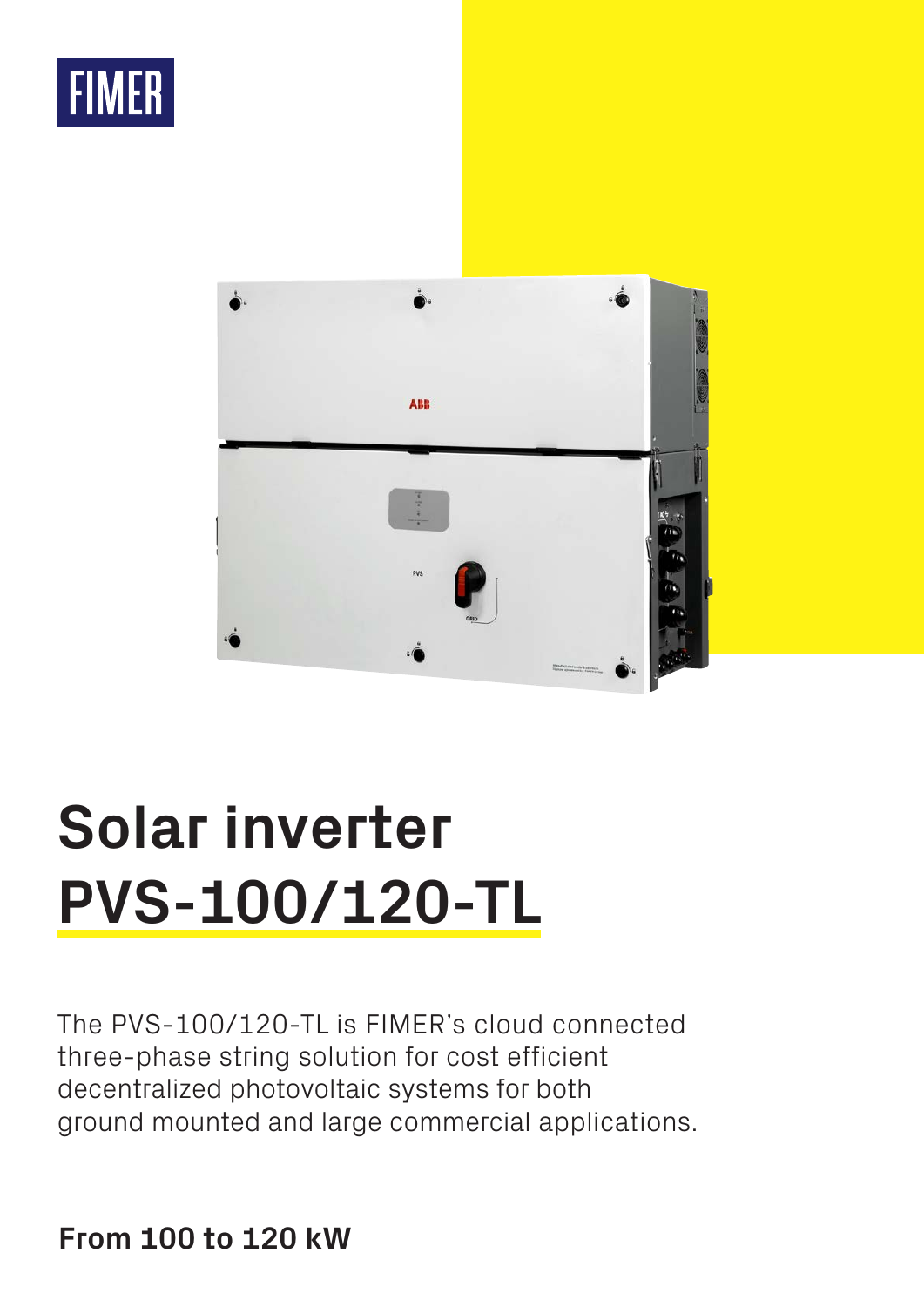This platform, for extreme high power string inverters with power ratings up to 120 kW, maximizes the ROI for decentralized ground mounted and large rooftop applications. With six MPPT, energy harvesting is optimized even in shading situations.

### **Extreme power with high integration level**

The extreme high power module up to 120 kW saves installation resources as less units are required.

Due to its compact size further savings are generated in logistics and in maintenance. Thanks to the integrated DC/AC

disconnection, 24 string connections, fuses and surge protection no additional boxes are required.

## **Ease of installation**

The horizontal and vertical mounting possibility creates flexibility for both ground mounted and rooftop installations. Covers are equipped with hinges and locks that are fast to open and reduce the risk of damaging the chassis and interior components when commissioning and performing maintenance actions.

Standard wireless access from any mobile device makes the configuration of inverter and plant easier and faster. Improved user experience thanks to a build in User Interface (UI) enables access to advanced inverter configuration settings.

The installer mobile APP, available for Android/iOS devices, further simplifies multi-inverter installations.

The design supports both copper and aluminum cabling even up to 185 mm2 cross section to minimize the energy losses.

### **Fast system integration**

Industry standard Modbus/SUNSPEC protocol enables fast system integration. Two ethernet ports enable fast and future proof communication for PV plants.

## **Plant portfolio integration**

Monitoring your assets is made easy as every inverter is capable to connect to Aurora Vision cloud platform to secure your assets and profitability in long term.

### **Design flexibility and shade tolerance**

The double stage conversion topology and six MPPT guarantee maximum flexibility for the system design on rooftops or hilly ground.

With this technological choice energy harvesting is optimized even in shading situations.

## **Highlights**

- 6 independent MPPT
- Transformerless inverter
- 120 kW for 480 Vac and 100 kW for 400 Vac
- Wi-Fi as standard for configuration
- Two ethernet ports for plant level communication
- Large set of specific grid codes available which can be selected directly in the field
- Double stage topology for a wide input range
- Both vertical and horizontal installation
- Separate wiring compartment for fast swap and replacement
- IP66 Environmental protection
- Maximum efficiency up to 98.9%



# **PVS-100/120-TL string inverter block diagram**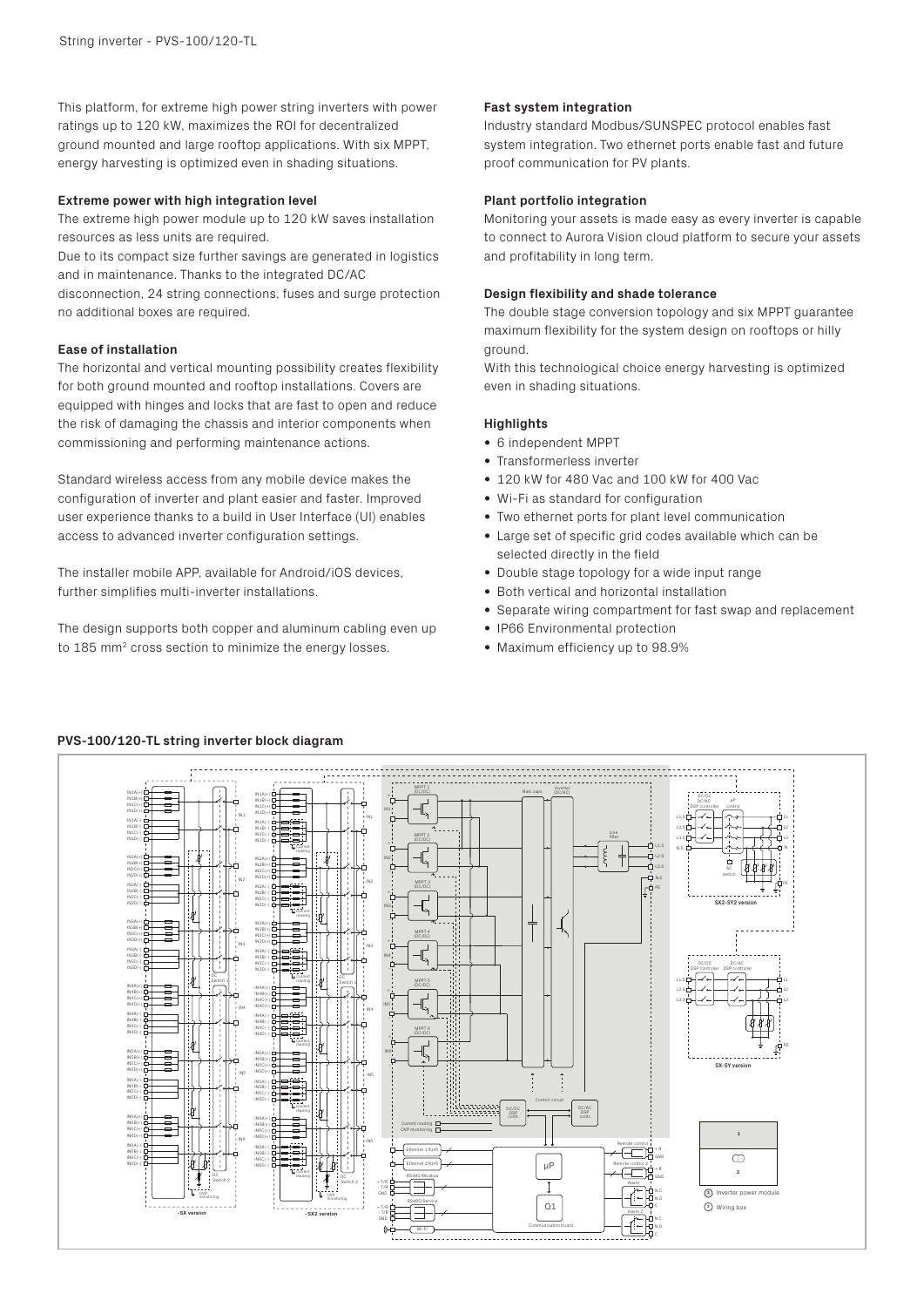| <b>Technical data and types</b>                                                  |                                                                                                                       |                                        |  |
|----------------------------------------------------------------------------------|-----------------------------------------------------------------------------------------------------------------------|----------------------------------------|--|
| Type code                                                                        | <b>PVS-100-TL</b>                                                                                                     | <b>PVS-120-TL</b>                      |  |
| Input side                                                                       |                                                                                                                       |                                        |  |
| Absolute maximum DC input voltage (Vmax,abs)                                     | 1000 V                                                                                                                |                                        |  |
| Start-up DC input voltage (V <sub>start</sub> )                                  | 420 V (400500 V)                                                                                                      |                                        |  |
| Operating DC input voltage range (VdcminVdcmax)                                  | 3601000 V                                                                                                             |                                        |  |
| Rated DC input voltage (Vdcr)                                                    | 620V                                                                                                                  | 720 V                                  |  |
| Rated DC input power (Pdcr)                                                      | 102 000 W                                                                                                             | <br>123 000 W                          |  |
| Number of independent MPPT                                                       | 6                                                                                                                     |                                        |  |
| MPPT input DC voltage range at (VMPPTminVMPPTmax) at Pacr                        | 480850 V                                                                                                              | 570850 V                               |  |
| Maximum DC input power for each MPPT (PMPPT, max)                                | 17500 W [480 V≤V <sub>MPPT</sub> ≤850 V                                                                               | 20500 W [570V≤V <sub>MPPT</sub> ≤850 V |  |
| Maximum DC input current for each MPPT (Idcmax)                                  | 36 A                                                                                                                  |                                        |  |
| Maximum input short circuit current (Iscmax) for each MPPT                       | 50 A <sup>1)</sup>                                                                                                    |                                        |  |
| Number of DC input pairs for each MPPT                                           | $\overline{4}$                                                                                                        |                                        |  |
| DC connection type<br>.                                                          | PV quick fit connector <sup>2)</sup>                                                                                  |                                        |  |
| Input protection                                                                 |                                                                                                                       |                                        |  |
| Reverse polarity protection                                                      | Yes, from limited current source                                                                                      |                                        |  |
| .<br>Input over voltage protection for each MPPT -<br>replaceable surge arrester | Type II with monitoring only for SX and SX2 versions;<br>Type I+II with monitoring only for SY and SY2 versions       |                                        |  |
| Photovoltaic array isolation control                                             | as per IEC62109                                                                                                       |                                        |  |
| DC switch rating for each MPPT                                                   | 50 A / 1000 V                                                                                                         |                                        |  |
| Fuse rating (versions with fuses)                                                | 15 A / 1000 V 3)                                                                                                      |                                        |  |
| String current monitoring                                                        | SX2, SY2: (24ch) Individual string current monitoring; SX, SY: (6ch) Input current monitoring<br>per MPPT             |                                        |  |
| Output side                                                                      |                                                                                                                       |                                        |  |
| AC Grid connection type                                                          | Three phase 3W+PE or 4W+PE                                                                                            |                                        |  |
| Rated AC power (Pacr DCOSQ=1)                                                    | 100 000 W                                                                                                             | 120 000 W                              |  |
| Maximum AC output power (Растах @cosq=1)                                         | 100 000 W                                                                                                             | 120 000 W                              |  |
| Maximum apparent power (S <sub>max</sub> )                                       | 100 000 VA                                                                                                            | 120 000 VA                             |  |
| Rated AC grid voltage (Vac.r)                                                    | 400 V                                                                                                                 | 480V                                   |  |
| AC voltage range                                                                 | 320480 V 4)                                                                                                           | $384576$ <sup>3)</sup>                 |  |
| Maximum AC output current (lac,max)                                              | 145 A                                                                                                                 |                                        |  |
| Rated output frequency (f <sub>r</sub> )                                         | 50 Hz / 60 Hz                                                                                                         |                                        |  |
| Output frequency range (f <sub>min</sub> f <sub>max</sub> )                      | 4555 Hz / 5565 Hz 5)                                                                                                  |                                        |  |
| Nominal power factor and adjustable range                                        | $> 0.995$ , 01 inductive/capacitive with maximum S $_{\text{max}}$                                                    |                                        |  |
| Total current harmonic distortion                                                | < 3%<br>.                                                                                                             |                                        |  |
| Maximum AC cable                                                                 | 185mm2 Aluminum and copper                                                                                            |                                        |  |
| AC connection type                                                               | Provided bar for lug connections M10, single core cable glands 4xM40 and M25, multi core cable gland<br>M63 as option |                                        |  |
| <b>Output protection</b>                                                         |                                                                                                                       |                                        |  |
| Anti-islanding protection                                                        | According to local standard                                                                                           |                                        |  |
| Maximum external AC overcurrent protection                                       | 225 A                                                                                                                 |                                        |  |
| Output overvoltage protection -<br>replaceable surge protection device           | Type 2 with monitoring                                                                                                |                                        |  |
| Operating performance                                                            |                                                                                                                       |                                        |  |
| Maximum efficiency $(\eta_{max})$                                                | 98.4%                                                                                                                 | 98.9%                                  |  |
| Weighted efficiency (EURO)                                                       | 98.2%                                                                                                                 | 98.6%                                  |  |
| Communication                                                                    |                                                                                                                       |                                        |  |
| Embedded communication interfaces                                                | 1x RS485, 2x Ethernet (RJ45), WLAN (IEEE802.11 b/g/n @ 2,4 GHz)                                                       |                                        |  |
| User interface                                                                   | 4 LEDs, Web User Interface                                                                                            |                                        |  |
| Communication protocol                                                           | Modbus RTU/TCP (Sunspec compliant)                                                                                    |                                        |  |
| Commissioning tool                                                               | Web User Interface, Mobile APP/APP for plant level                                                                    |                                        |  |
| Remote monitoring services                                                       | Aurora Vision® monitoring portal                                                                                      |                                        |  |
| Advanced features                                                                | Embedded logging, direct telemetry data transferring to FIMER cloud                                                   |                                        |  |